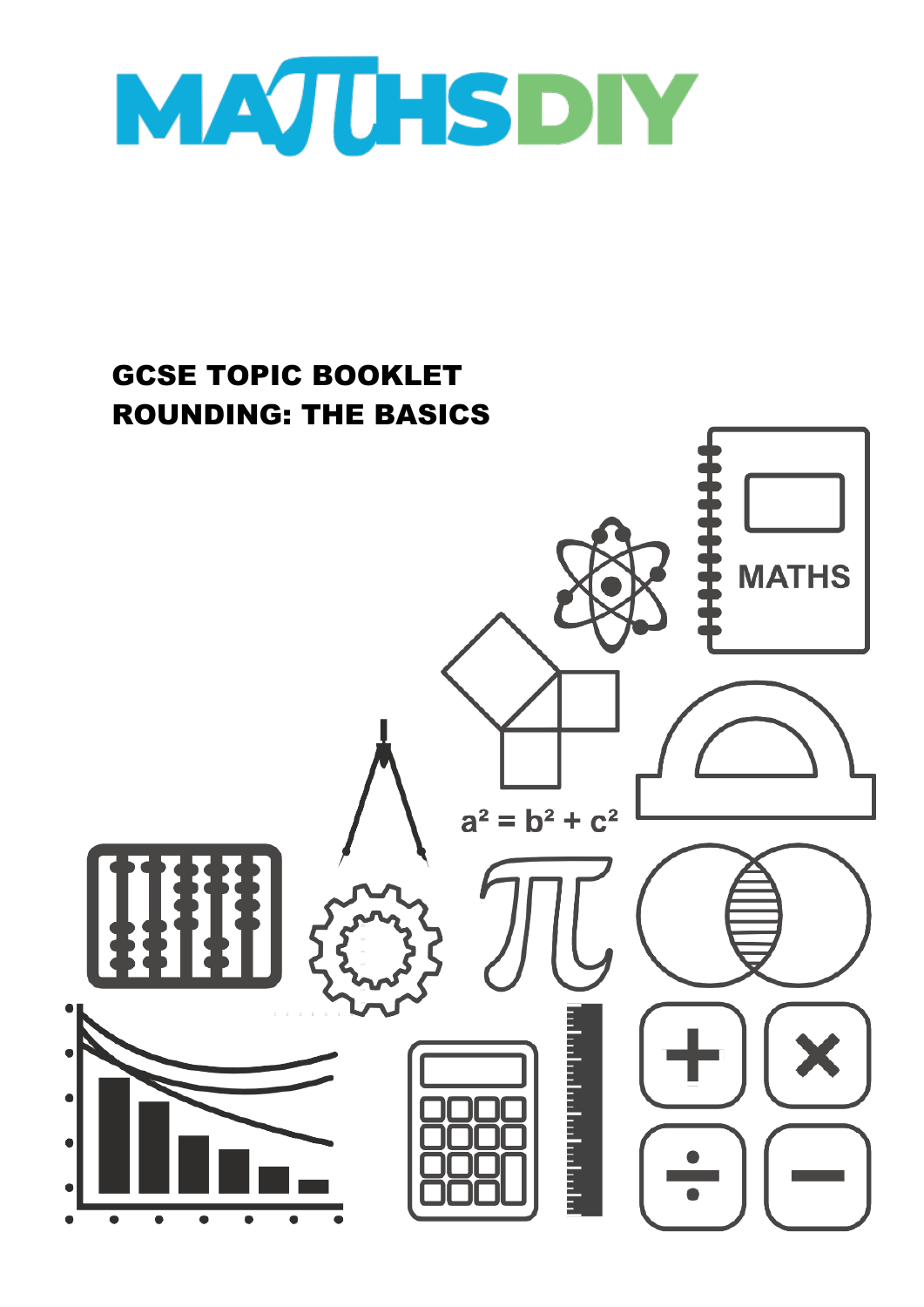

# Write 8726

(i) correct to the nearest 10,

(ii) correct to the nearest 100.

### **2.** Write 8563

- (i) correct to the nearest 10,
- (ii) correct to the nearest 100.
- **3.** Write 6579 correct to the nearest 10.

- **4.** Write 9374
	- (i) correct to the nearest 10,
	- (ii) correct to the nearest 100.

 $[2]$ 

 $[2]$ 

 $[2]$ 

 $[1]$ 

......................................

# **5.**

- (i) correct to the nearest 10,
- (ii) correct to the nearest 100.

 $[2]$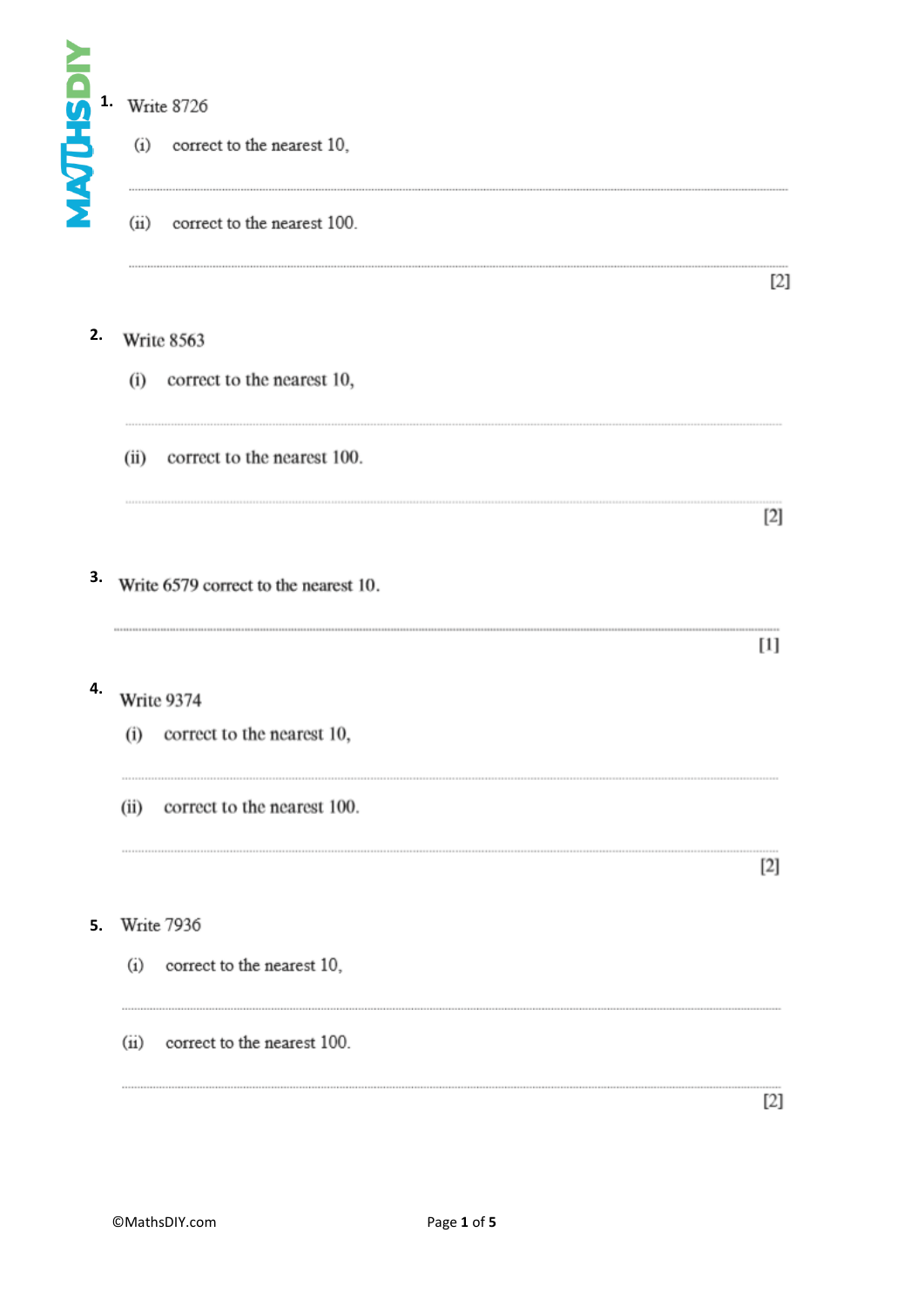

## $\overline{W}$  $0.622$

|               | <b>Write 8623</b>                    |       |  |  |  |  |
|---------------|--------------------------------------|-------|--|--|--|--|
| <b>SIMPLE</b> | correct to the nearest 10,<br>(i)    |       |  |  |  |  |
|               | (ii)<br>correct to the nearest 1000. |       |  |  |  |  |
|               |                                      | $[2]$ |  |  |  |  |
| 7.            | Write 4736                           |       |  |  |  |  |
|               | correct to the nearest 10,<br>(i)    |       |  |  |  |  |
|               | correct to the nearest 100.<br>(ii)  |       |  |  |  |  |
|               |                                      | $[2]$ |  |  |  |  |
| 8.            | Write 5627                           |       |  |  |  |  |
|               | (i) correct to the nearest 10,       |       |  |  |  |  |
|               | correct to the nearest 100.<br>(ii)  |       |  |  |  |  |
|               |                                      | [2]   |  |  |  |  |
| 9.            | Write 7458                           |       |  |  |  |  |
|               | (i)<br>correct to the nearest 10,    |       |  |  |  |  |
|               | (ii)<br>correct to the nearest 1000. | [2]   |  |  |  |  |
| 10.           | <b>Write 97645</b>                   |       |  |  |  |  |
|               | (i)<br>correct to the nearest 100,   |       |  |  |  |  |
|               | correct to the nearest 1000.<br>(ii) |       |  |  |  |  |
|               |                                      | $[2]$ |  |  |  |  |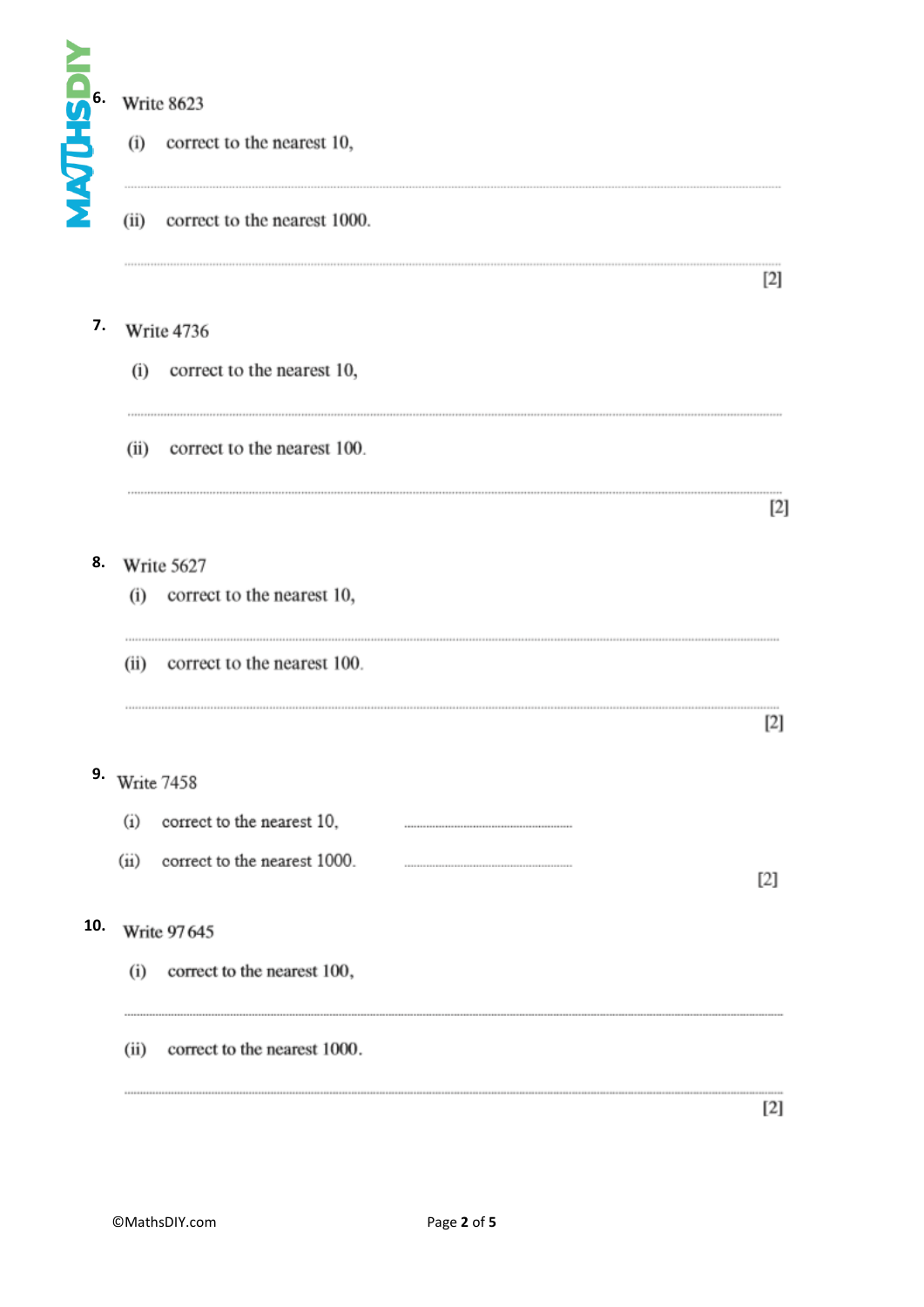|                  | 11. | <b>Write 2.451</b> |                                      |  |  |
|------------------|-----|--------------------|--------------------------------------|--|--|
| <b>MAJUHSDIY</b> |     | (i)                | correct to the nearest whole number, |  |  |
|                  |     | (ii)               | correct to one decimal place.        |  |  |
|                  |     |                    | (2)                                  |  |  |
|                  | 12. | Write 84.2761      |                                      |  |  |
|                  |     | (i)                | correct to the nearest whole number, |  |  |
|                  |     |                    |                                      |  |  |
|                  |     | (ii)               | correct to one decimal place.        |  |  |
|                  |     |                    | (2)                                  |  |  |
|                  | 13. | Write 290.872      |                                      |  |  |
|                  |     | (i)                | correct to the nearest whole number, |  |  |
|                  |     |                    |                                      |  |  |
|                  |     | (ii)               | correct to one decimal place,        |  |  |
|                  |     |                    |                                      |  |  |
|                  |     | (iii)              | correct to the nearest 100,          |  |  |
|                  |     |                    |                                      |  |  |
|                  |     | (iv)               | correct to two decimal places.       |  |  |
|                  |     |                    |                                      |  |  |
|                  |     |                    | (4)                                  |  |  |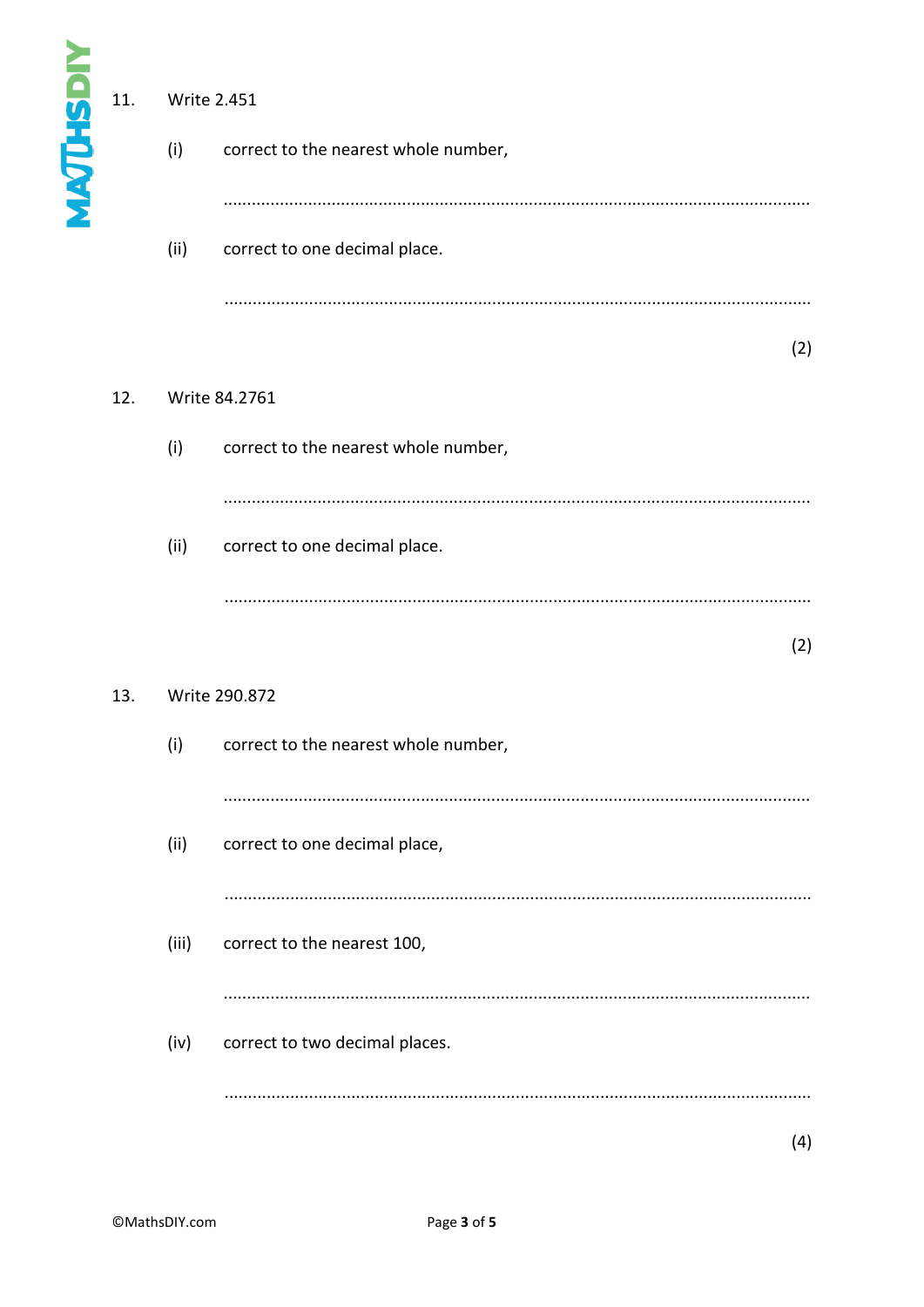| <b>MAQUHSDI</b> | 14. | (i)<br>(ii)<br>(iii) | Write 760.984<br>correct to the nearest whole number,<br>correct to one decimal place,<br>correct to the nearest 100, |     |
|-----------------|-----|----------------------|-----------------------------------------------------------------------------------------------------------------------|-----|
|                 |     | (iv)                 | correct to two decimal places.                                                                                        |     |
|                 | 15. | (i)                  | Write 12.709<br>correct to the nearest whole number,                                                                  | (4) |
|                 |     | (ii)                 | correct to one decimal place.                                                                                         |     |
|                 | 16. |                      | Write 0.1798                                                                                                          | (2) |
|                 |     | (i)<br>(ii)          | correct to one decimal place,<br>correct to two decimal places.                                                       |     |
|                 |     |                      |                                                                                                                       | (2) |